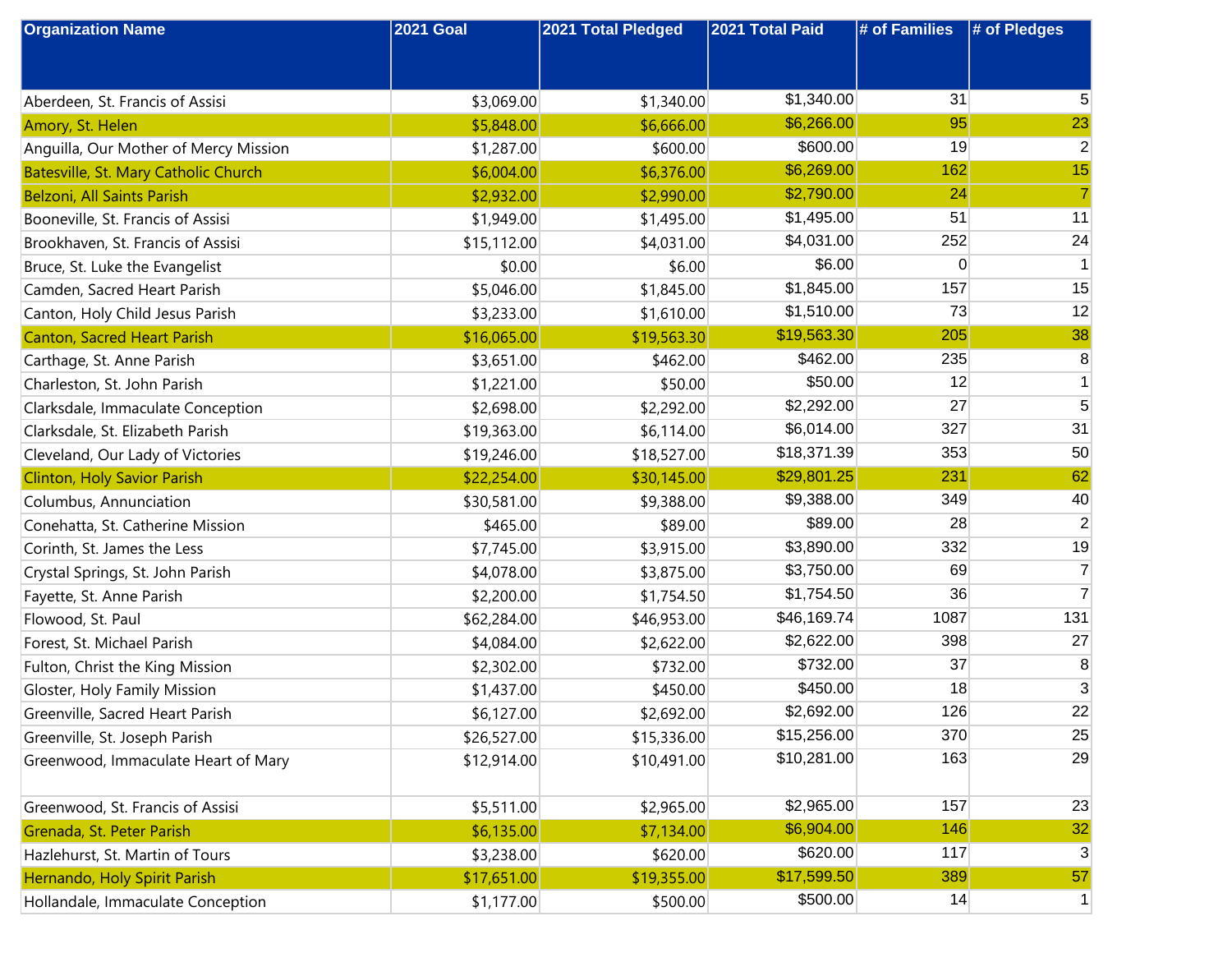| Holly Springs, St. Joseph                      | \$3,295.00   | \$2,777.00   | \$1,832.00   | 151            | 25             |
|------------------------------------------------|--------------|--------------|--------------|----------------|----------------|
| Houston, Immaculate Heart of Mary              | \$2,535.00   | \$2,266.00   | \$2,266.00   | 102            | 10             |
| Indianola, Immaculate Conception               | \$4,598.00   | \$2,100.00   | \$2,000.00   | 64             | 5              |
| Indianola, St. Benedict the Moor               | \$1,928.00   | \$1,368.00   | \$1,368.00   | 18             | $\overline{7}$ |
| Iuka, St. Mary Mission                         | \$1,766.00   | \$2,925.00   | \$2,925.00   | 22             | 4              |
| Jackson, Cathedral of St. Peter the Apostle    | \$20,056.00  | \$33,373.00  | \$29,533.00  | 418            | 55             |
| Jackson, Christ the King Parish                | \$10,038.00  | \$6,881.00   | \$6,881.00   | 167            | 30             |
| Jackson, Holy Family Parish                    | \$8,636.00   | \$4,428.00   | \$4,428.00   | 146            | 22             |
| Jackson, Holy Ghost Parish                     | \$8,063.00   | \$8,103.00   | \$8,083.00   | 209            | 37             |
| Jackson, Non-Parish Families                   | \$5,000.00   | \$110,404.00 | \$109,543.00 | 17             | 32             |
| Jackson, Saint Dominic                         | \$25,000.00  | \$25,000.00  | \$25,000.00  | $\overline{0}$ |                |
| Jackson, St. Richard of Chichester             | \$120,978.00 | \$73,921.00  | \$72,937.00  | 1256           | 89             |
| Jackson, St. Therese Parish                    | \$13,747.00  | \$5,179.00   | \$5,079.00   | 420            | 22             |
| Kosciusko, St. Therese Parish                  | \$2,607.00   | \$1,501.00   | \$1,501.00   | 46             | 10             |
| Leland, St. James Parish                       | \$4,885.00   | \$150.00     | \$150.00     | 120            | 3              |
| Lexington, St. Thomas Parish                   | \$1,727.00   | \$200.00     | \$200.00     | 19             |                |
| Louisville, Sacred Heart Parish                | \$4,355.00   | \$19,981.00  | \$19,921.00  | 37             | 17             |
| Macon, Corpus Christi Mission                  | \$2,681.00   | \$0.00       | \$0.00       | 23             | 0              |
| Madison, St. Francis of Assisi                 | \$78,520.00  | \$90,505.00  | \$88,180.00  | 843            | 102            |
| Madison, St. Joseph - Gluckstadt               | \$40,022.00  | \$43,029.50  | \$42,033.00  | 691            | 102            |
| Magee, St. Stephen Parish                      | \$3,090.00   | \$855.00     | \$855.00     | 66             | 12             |
| Magnolia, St. James                            | \$0.00       | \$1,365.00   | \$1,365.00   | 100            | 12             |
| McComb, St. Alphonsus Parish                   | \$21,686.00  | \$14,882.00  | \$14,244.50  | 303            | 37             |
| McComb, St. Teresa of Avila                    | \$5,369.00   | \$1,365.00   | \$1,365.00   | 0              | 7              |
| Meridian, St. Joseph Parish                    | \$11,218.00  | \$2,776.00   | \$2,776.00   | 97             | 19             |
| Meridian, St. Patrick Parish                   | \$34,115.00  | \$24,693.93  | \$23,578.93  | 448            | 54             |
| Natchez, Assumption of the Blessed Virgin Mary | \$4,923.00   | \$1,328.00   | \$1,328.00   | 57             | $\overline{7}$ |
| Natchez, Holy Family Parish                    | \$7,572.00   | \$1,250.00   | \$1,250.00   | 220            | 10             |
| Natchez, St. Mary Basilica                     | \$33,373.00  | \$36,427.00  | \$35,427.00  | 556            | 67             |
| New Albany, St. Francis of Assisi              | \$4,929.00   | \$4,048.00   | \$4,048.00   | 273            | 23             |
| Newton, St. Anne Mission                       | \$0.00       | \$839.00     | \$839.00     | 25             | 4              |
| Olive Branch, Queen of Peace                   | \$20,241.00  | \$38,855.00  | \$38,300.00  | 773            | 97             |
| Oxford, St. John the Evangelist                | \$35,530.00  | \$18,736.36  | \$18,688.36  | 529            | 67             |
| Paulding, St. Michael                          | \$0.00       | \$125.00     | \$125.00     | 24             | $\overline{2}$ |
| Pearl, St. Jude Parish                         | \$21,500.00  | \$24,101.00  | \$23,725.00  | 357            | 58             |
| Philadelphia, Holy Cross Parish                | \$7,450.00   | \$8,490.00   | \$8,165.00   | 199            | 29             |
| Philadelphia, Holy Rosary Indian Parish        | \$3,598.00   | \$4,693.50   | \$4,673.50   | 89             | 19             |